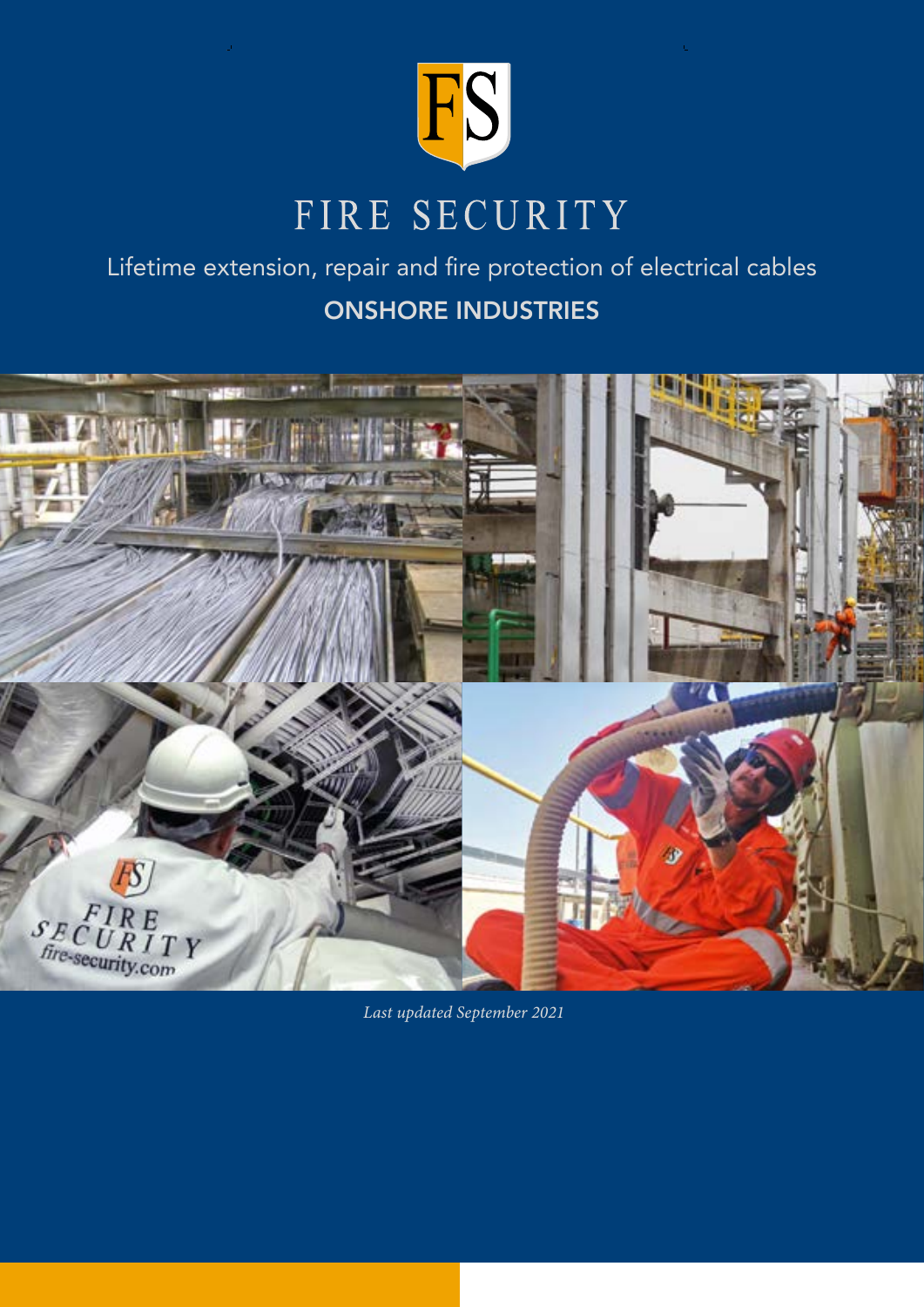

## FIRE SECURITY



Fire Security is a Norwegian company offering cable life extension, repair, and fire protection of electrical cables for industrial plants worldwide. We conduct turnkey projects for an

extensive client base like cement factories, steel and aluminum plants, paper mills, power plants, and even tunnels and high-rise buildings.

Our clients each have their unique requirements for high-quality products and a professional delivery with a minimum of interruption to their operations. Fire Security's coating systems have obtained type approval certificates from the world's leading international classification societies.

levon that

**Ole Tom Eidjord** Chairman



## FS CABLE COATING SYSTEMS

*FS cable coating systems have been tested world wide for decades with impressive results. An in vestment in the longevity of electrical cables is an investment in secure performance and insurance against production/operation shutdown.* 

The main advantages:

### CABLE LIFE EXTENSION

The FS coating system can upgrade your cables and extend the lifetime by up to 3 times. No other fire protective cable coating is approved to be as resistant to UV, water, mud, oil, and a wide variety of damaging chemicals.

### CABLE REPAIR

We repair cable sheaths that are damaged by UV, oil, mud, and mechanical stress. The coating restores the cable value, prevents future damage to cables and cable jackets, and eliminates the need for large-scale replacement.

### FIRE PROTECTION

No other cable coating system has equal or better fire protection properties. Our coating provides superior fire protection compared to standard cables and can upgrade existing cables to the highest fire technical standard.

Saving costs – saving assets – saving lives .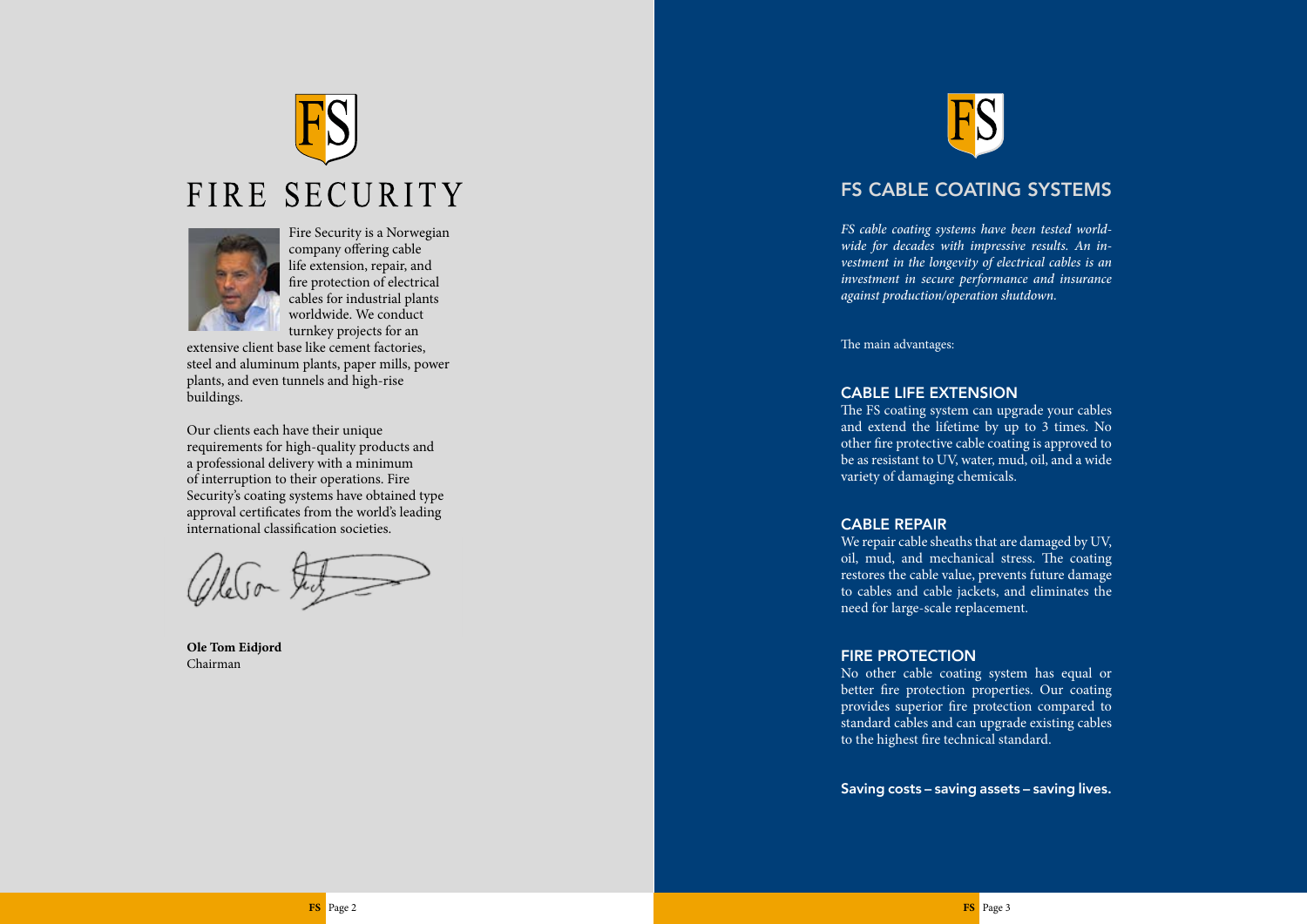### The historical background for our lifetime extension program

FS coating has protected cables for more than 30 years onboard ships and heavy industries. Initially, only fire protection was performed, but over the years, more benefits and a broader scope of work have been added as our cable life extension program. We experienced that FS coated cables came out looking far better than uncoated cables in the same environment.

Fire Security's coating systems extend the lifetime of the cables at the same time to upgrade the cables fire technically.

We conduct the work scope without any shutdown required, thus offering huge flexibility when maintaining or upgrading an existing installation.

In the mid-1990's we did our first lifetime extension projects. Mobil Oil company, now Exxon Mobil, had experienced outer sheath cracking on their asset in the North Sea, Lancelot, Guinevere, and Excalibur. Fire Security completed a successful lifetime extension campaign of these cables in 1996.



When Perenco, in the year 2010, invited us to visit these platforms that were now a part of their asset portfolio, we were delighted to see how well the cable life extension program had worked. The cables that were experiencing cracking in 1996 and was treated by Fire Security was still (2010) in excellent condition.

Since then, Fire Security has performed numerous such projects for cement plants, paper mills, power plants, aluminum and steel plants, always with results that exceed ours and the clients' expectations.

Fire Security's Class approved coating systems are perfect for repairs and environmental protection in high-risk areas in both offshore and land-based industries and lately on numerous LNG carriers and refineries.

### We conduct cable surveys with no commitments from your side

We are always available for consultations with our experts if your company has assets that may outlive the cables normal lifetime or if the cables are aging prematurely.

Fire Security offers to conduct surveys of cables in high risk areas of your plant, after which we deliver a detailed report with suggestions to what we can do to extend the lifetime of vital cables, what you will gain, and a price quote.

### The FS program for extension of cables' operational life, consists of:









- 
- 
- 

• Ozone protection

• UV protection

•Increase of the dielectric strength

• Mud protection • Oil protection

•Chemical protection

• Bring back, upgrade insulation properties •Repair cables where the outer sheath is damaged

• Bring back, upgrade fire protection • Upgrade cables smoke class • Prevent short circuit in a fire situation

Are your cables damaged by mechanical stress or environmental influence?



Cable lifetime extension is a cost-effective solution to premature aging of electrical cables. Changing or rerouting the cables is a costly operation, so why not choose Fire Security to execute the repair of damaged cables and protect them from fire, smoke, mud, UV, ozone and chemical damage for many years to come.

# CABLE LIFE EXTENSION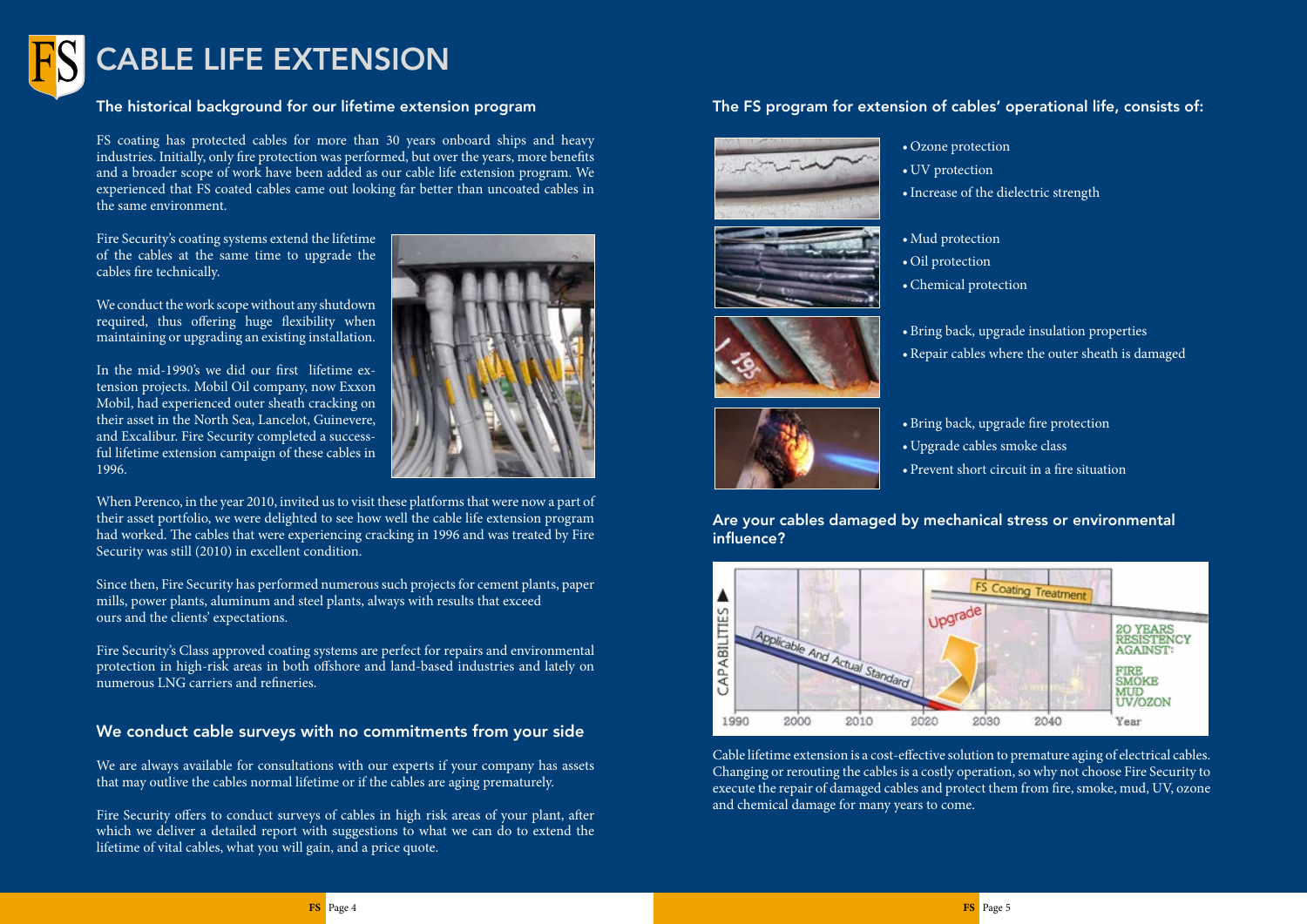



We offer cable repair and protection with our FS cable coating systems to all electrical cables at your unit, eliminating the need to change or reroute cables. Not only will our cable coating systems repair existing damage, but also prevent future damage to cable jackets.





FS cable repair system fixes cable damages such as: Cracks, UV damage, Oil, Mud, Water, and Mechanical Destruction.

### FS coating system for cable repair, lifetime extension, and fire protection can save millions compared to replacing old cables, here from a project at an industrial plant.

### Cable restoration by Fire Security has benefits like cost savings, damage prevention, and fire protection.

Fire Security industrial cable coating is designed to repair damaged or brittle LV to HV cables without shutdown or loss of production in the power generation/distribution, and heavy industry sectors. We pride ourselves on zero business interruption as we efficiently find a solution to repairing your industrial cables' cracks and leaks.

After manually rebuilding the damaged sheaths and restoring insulation and mechanical integrity with our coating system, your industrial cables are repaired and protected against both environmental stress and fire. Your cables are ready to continue their operation with a warranty backed application.

### Cable upgrade benefits

- Your cables comply with international qualification standards.
- An upgrade eliminates the need for costly largescale cable replacements.
- An investment in cable upgrade is an investment in the security of your operation and prevention of unexpected future costs.
- We do cable repair, cable life extension, and fire protection in a turnkey solution with specially trained personnel.

Contact Fire Security for a consultation or an onsite cable survey.



# CABLE REPAIR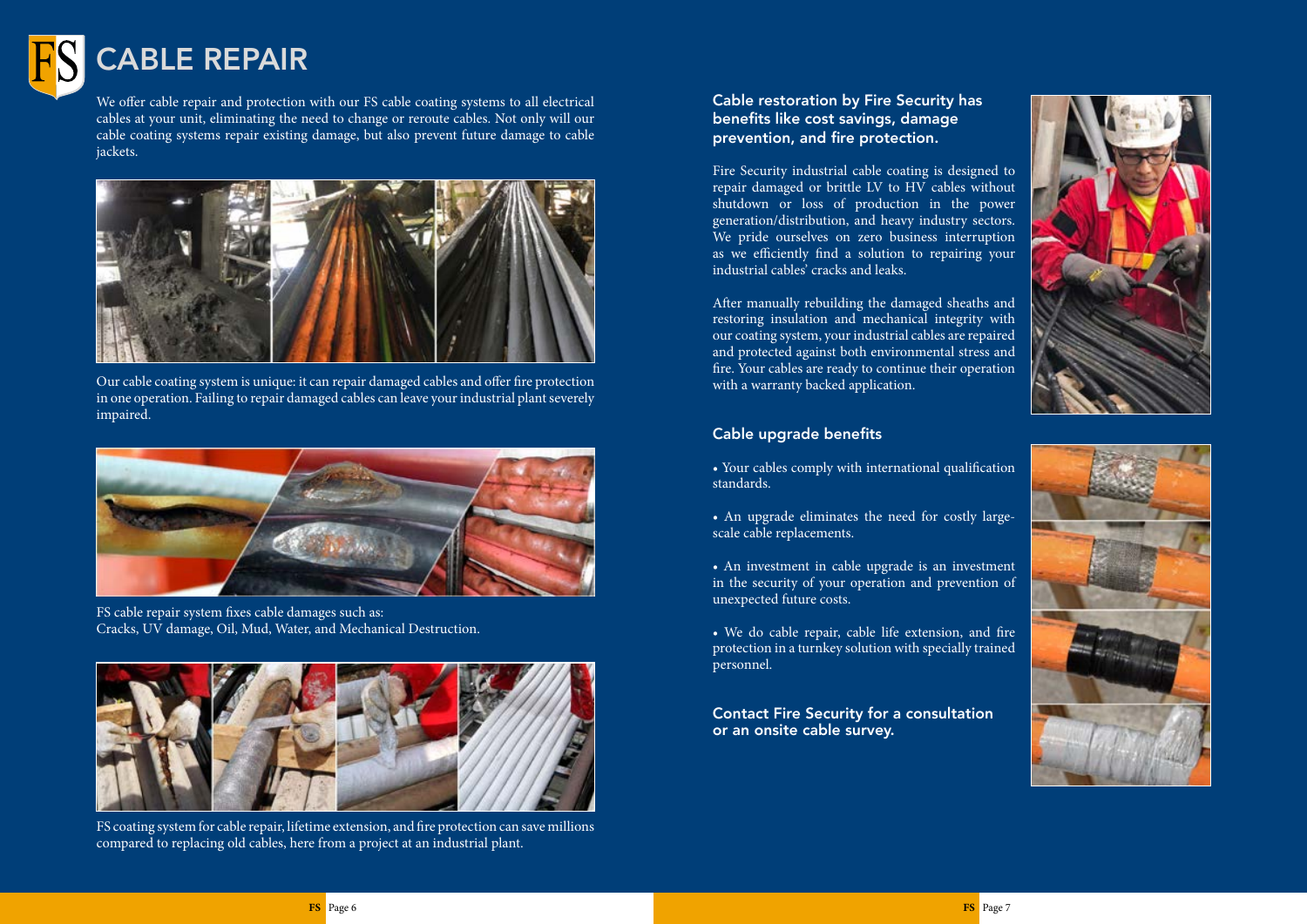$CC/3$ 

**Signals** 





Fire Security has 30 years of experience serving heay industries worldwide with the best cable repair and fire protection solutions.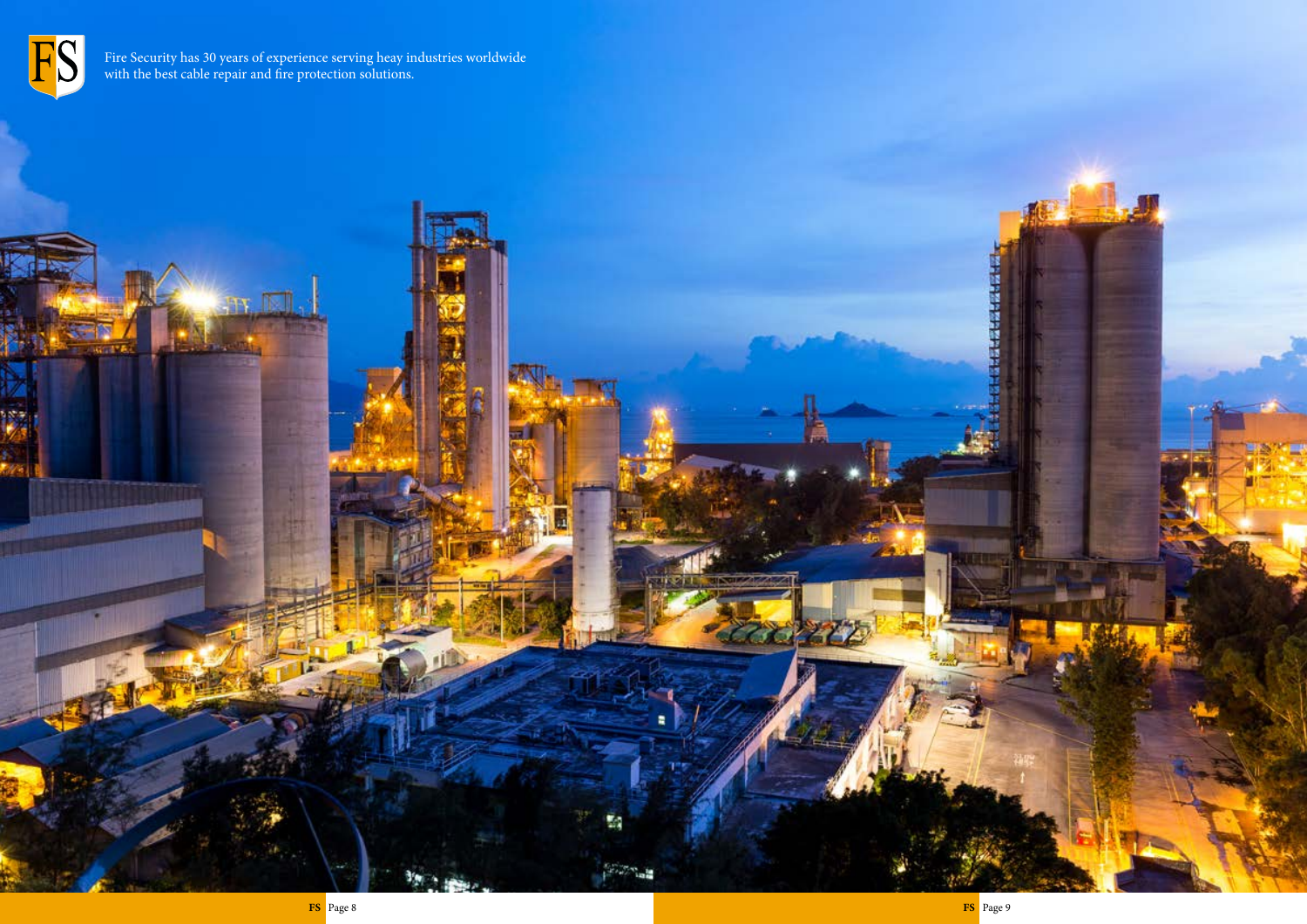

### Cable fire protection worldwide

FS coating is used for fire protection on electrical LV/ HV and signal cables.

Fire Security has more than 30 years of experience in cable fire protection and we are the only cable coating producer offering application as a turnkey solution worldwide.



During a fire, the coating expands and protects the cables from fire damage and also prevents the fire from spreading via the cable trays. FS coated cables function during a fire, and if the fire is ceased within a reasonable time, there will be no need for cable replacement.



### FS coated cables can survive a hydrocarbon fire for 60 mins.

The yellow curve below shows the temperature of an ISO fire, which is a fire in a typical room or a building. The red curve represents the temperature of a hydrocarbon fire, up to 1100° C, the temperature to which Fire Security tests our coatings.



### In a fire situation, our systems prevent:

- Ignition of the cable insulation.
- Release of toxic fumes from the cable insulation.
- Release of poisonous gas (HCL) from the cable insulation.
- The cable tray from melting and collapsing.

### The difference between standard cables and FS coated cables

- Uncoated cables experience a short circuit after less than 2 minutes in our oil fire test.
- FS coated cables function up to 1 hour without a short circuit.
- Uncoated cables could leave your installation in danger under a fire incident and will most likely cause a costly shutdown, including the rerouting of cables.
- Vital cables for your operations and critical emergency systems will operate in a fire situation if they are protected with FS coating. In most incidents, there will be no need for cable replacement.



Our coatings are water-based and have been approved by the world's leading classification societies and authorities.

Fire Security has offices in Norway, UAE, Indonesia, USA, Mexico, and Brazil. We have representatives in South Africa, Kenya, South Korea, Vietnam, Malaysia, and China.

# FIRE PROTECTION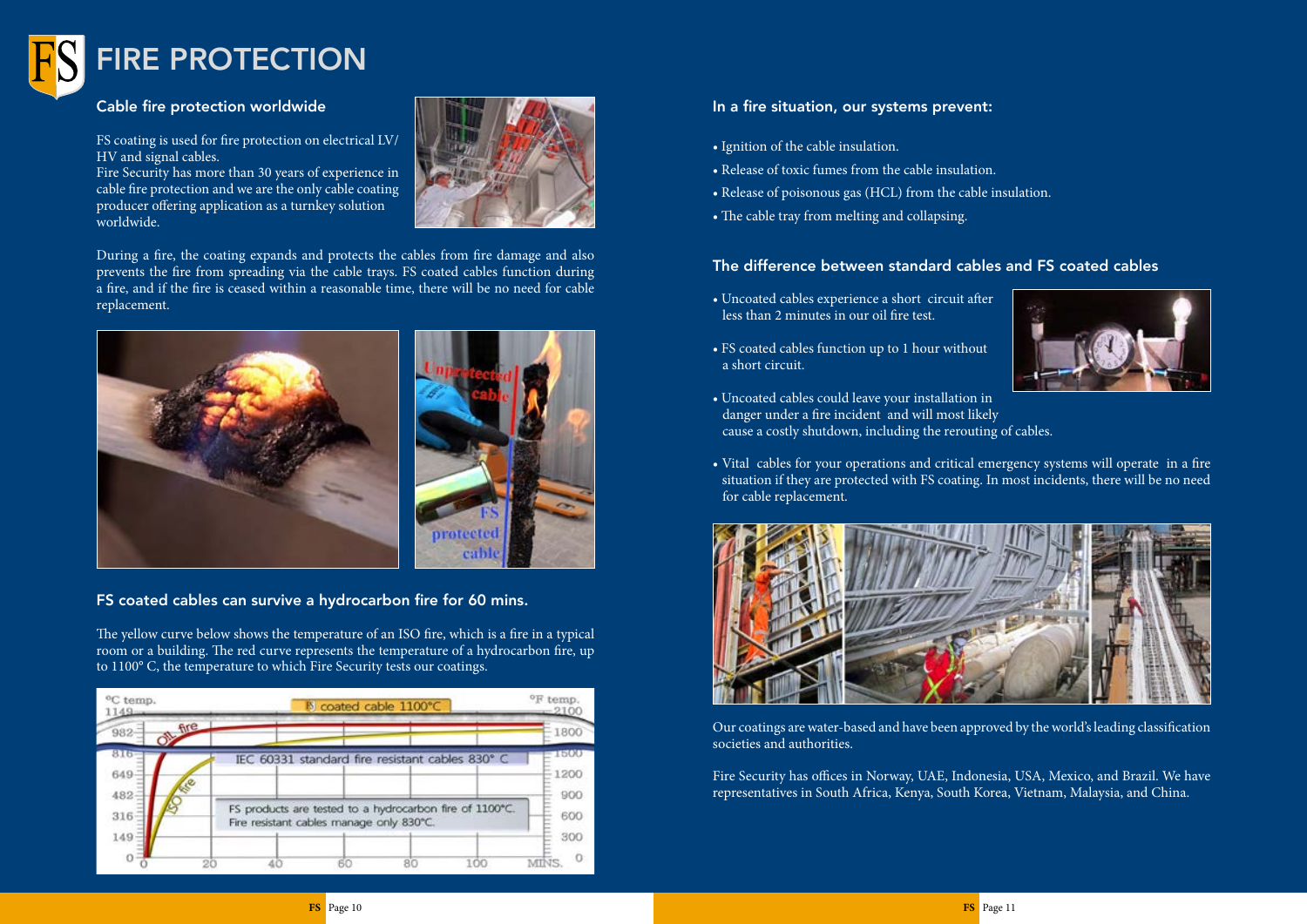





P.O. Box : 28774, Abu Dhabi - U.A.E. Tel.: 00971 2 5538900 Fax: 00971 2 5538901 E-mail: dancon@emirates.net.ae

> Abu Dhabi, 8th February 2016

M/s. Fire Security Middle East PO Box 40068 Ajman, United Arab Emirates.

Attn: Mr. Jesper Rexen

### We confirm that Danway Electrical and Mechanical Engineering has used services of Fire Security Middle East on a number of projects in United Arab Emirates.

At EMAL Smelter Plant of Emirates Global Aluminum, Fire Security Middle East has safely and efficiently upgraded multiple areas within Phase 2 of the plant with their FSS coating system as a turnkey delivery.

Fire Security Middle East has carried out the works at below listed areas in a very safe manner by protecting live critical power and instrumentation cables, ensuring no interruption for normal operation of the plant and without accident and lost time

- > MV / LV Substations and MCC Rooms
- > 220 KVA GIS Substation > Rectifier Transformer Areas
- > HV /MV Transformer Bays
- > GT and ST Halls
- > Anode Rodding Shop
- > Green Anode Plant



Ensuring no loss to production and conforming to FM Global insurance requirements, Fire Security's activities have contributed towards our successful delivery of the project. We would recommend Fire Security's services and products for any future projects.

### To Whomsoever It May Concern

### For Danway Electrical and Mechanical Engineering

Anwar Sadath

**Senior Project Manager** 



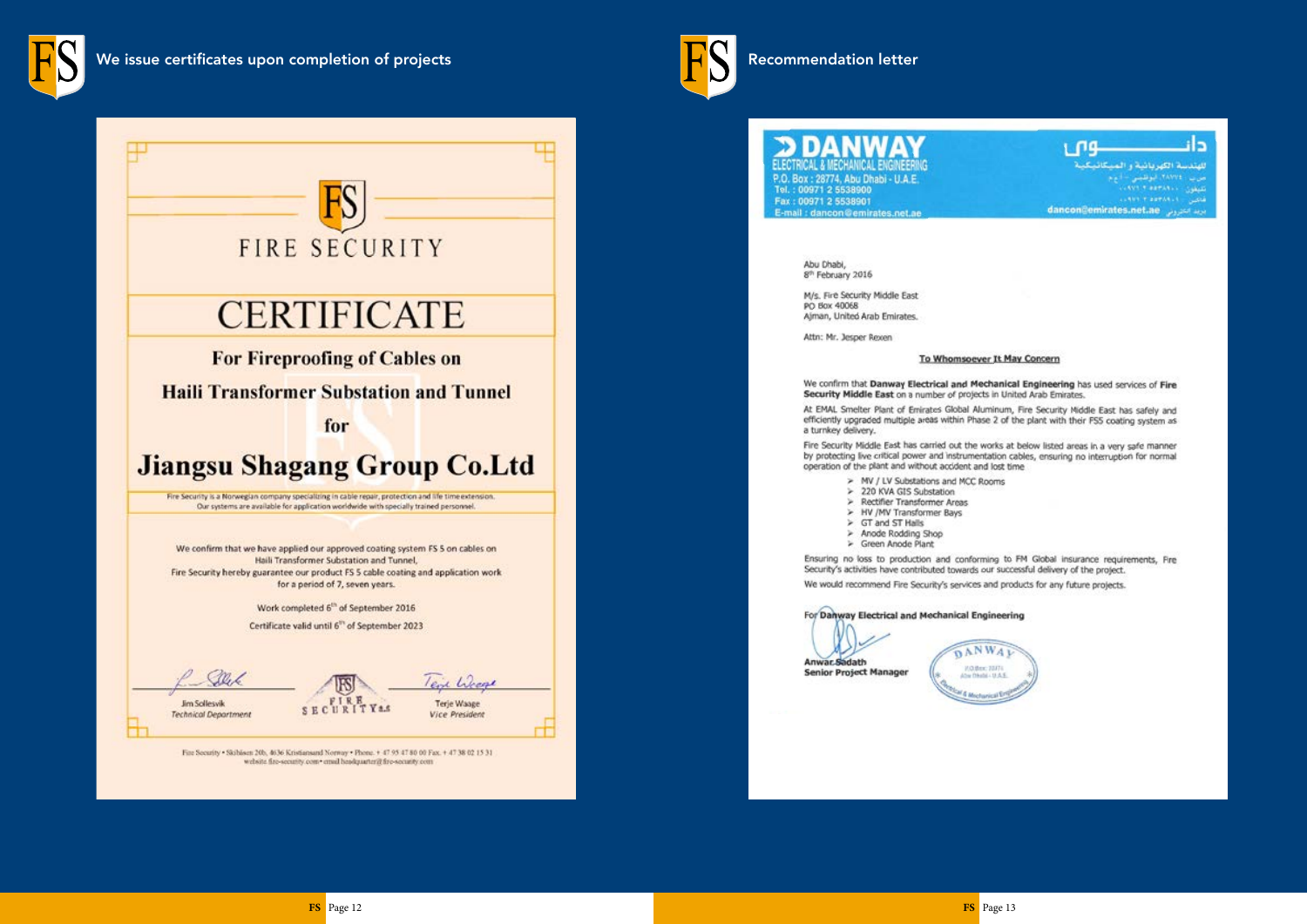

## WORLD WIDE OFFICES AND REPRESENTATIVES<br>Here are some of our clients within the onshore industries

**Fire Security worldwide offices:**

### **Fire Security headquarter, Norway – Kristiansand:**

Phone +47 95 47 80 00, Fax +47 38 02 15 31, Email: headquarter@fire-security.com **Fire Security Norway – Oslo:** Mobile +47 91 54 48 81, Email: tw@fire-security.com **Fire Security USA – Houston:** Mobile +1-281-352-7182, +1-281-352-0800, Email: henning@nortech.com **Fire Security Brazil – Rio de Janeiro:** Phone: +55-21-97498.4945, Phone: +55-21-98121.1380 Email: brasil@fire-security.com **Fire Security Asia-Pacific, Indonesia – Jakarta:** Phone +62 21 2293 0520, Mobile +62 812 8990 0625, Email: paal@fire-security.com **Fire Security Middle East, United Arab Emirates – Ajman:** Phone +97 16 74 78 842, Mobile +971 50 6453425, Email: jrx@fire-security.com

### **Fire Security representatives:**

**Mexico:** OistBrokers Ciudad del Carmen, Phone +52 1938 3843 062, Email: jmontoya@oistbrokers.com **South Africa:** IBAS GROUP (Pty) Ltd Mobile +27 72 443 2900, Email: fire@ibasgroup.com Website: www.ibasgroup.com **Kenya:** Amotech (E.A.) Limited Phone: +254709223344, Mobile +254720450565. Email: amos@amotech.co.ke Website www.amotech.co.ke **South Korea:** Kangnam Drive Co. Ltd. Phone : +82-2-497-4505, +82-10-4572-4505, Email : fire@kangnamdrive.com Website: www.kangnamdrive.co.kr **Vietnam:** Gre-Coating Engineering JSC (VGCE) Vung Tau City, Phone: (+84) 254 3 626 628, Fax: (84) 254 3 626 629, Mobile: (+84) 919430335. Email: stewart@gce.com.vn Website: www.gce.com.vn **Brunei:** PTT Engineering Sdn. Bhd. Phone: +673-323-0185, Email: tn.lim@ptt.com.bn **Malaysia:** Nargis Petroleum Sdn Bhd Phone : +60 17 667 9269, Email: nphq@npsbm.com Website: santubongeng.com **China:** Tianjin Runbo Engineering & Technology Co. Ltd Phone: +86-22-65151579, +86-13820858510, Email: chentao@rbet.com.cn Website: www.rbet.com.cn

Airmech – Bahrain / Alba Line 6 Alba / Bahrain Aluminium Al Ezzel O & M/ Al Dur Power Complex Al Komed Engineering / Alba Line 6 Amata Power / Amata B Grimm Power Asia Cement/ Jecheon Plant Asia Pulp & Paper / DSS - Karawang I plant Asia Pulp & Paper / Indah Kiat Perawang Mill Asia Pulp & Paper / Lontar Papyrus Jambi Plant Asia Pulp & Paper / Pindo Deli Karawang II Plant Bahrain Aluminium / Overhead Casthouse Cranes Bahrain Gas Company / Emergency Lube Oil Pumps on Gas Turbines Bahrain Steel / Bahrain Substations Bahrain Steel (GIIC)/ Jetty Conveyor Belts BK Gulf / Burj Khalifa BK Gulf / Dubai Mall Tunnels BK Gulf / Dubai Mall Cirebon Power / Cirebon Power Plant Consorcio Tunnel / Grota Funda (Rio de Janeiro) Danielli – Bahrain / Alba Line 6 Danway EME / EGA AT PSI Intergration Danway EME / Alba Line 6 Danway Electro / Mechanical Substations - Phase 2 Emirates DNMC / Ling Ao NPP Dubai Engineering Company / EGA Ja Dubai Euro Engineering EGA / JA Dubal / Dubai Aluminium Company EGA AT / Pot Lines Elkem / Elkem Bremanger Elkem / Elkem Fiskaa Verk EMAL / Emirates Aluminium Company Emirates Aluminium / Plant wide substations - Phase 1 - Abu Dhabi ENGIE Abu Dhabi / Sweihat Power Complex ENGIE Bahrain / Al Dur Power Complex ENGIE Middle East / Um Al Nar Power ENGIE Oman / Sohar Power Eurotunnel / Eurotunnel Hanil Cement / Danyang Plant

Hansol Home Deco / Hansol Home Deco Korea Holcim Cement / Cilacap Plant Hubco Narowal Pakistan / Substations Hyundai Cement / Hyundai Cement Korea Indocement / Citeureup plant Jazeera Power / EGA Jebel Ali KEPCO / Danjing Power Plant Lafarge Cement / Korea LG Chem / Daesan Plant Lotte Chemical / Ulsan Plant Korea Marafiq – Saudi Arabia / Jubail Power MCSC – Bahrain / Alba Line 6 Methanex / Methanex Plant Trinidad Methanex / Methanex Control Room Substations Trinidad Mulia Group / Bri II Mulia Group / Menara Mulia NagaWorld / NagaWorld Cambodia Oderbrecht Brasil / Tunel Grota Funda – Transoeste Osaka Steel / Osaka Steel Japan PLN / Asahan 1 PLN / Pangkalan Susu PLN / PLTU Lontar PLN / PLTGU Indralaya Qatar Fertilizer Company / Qafco Ureah 2 Substation Ray International / Sohar Power Plant Riau Andalan Pulp & Paper / Kerinci Plant Sampyo Cement / Sampyo Cement Korea Samsung Corporation / Emergency Pumps on Turbines – Emirates SEPAM / Alba Line 6 Shagang Steel / Jiangsu, China Siemens / EWA 400 kv Substations SK E&C / SK E&C Korea Sohar Aluminium / Oman Aluminium Company Sunchang Corporation / Sunwoon MDF Plant Sungshin Cement / Sungshin Cement Korea SWCC / Desalination plant TNB Janamanjung / Tenaga Nasional Berhad YTL Jawa Power / Paiton Power Plant